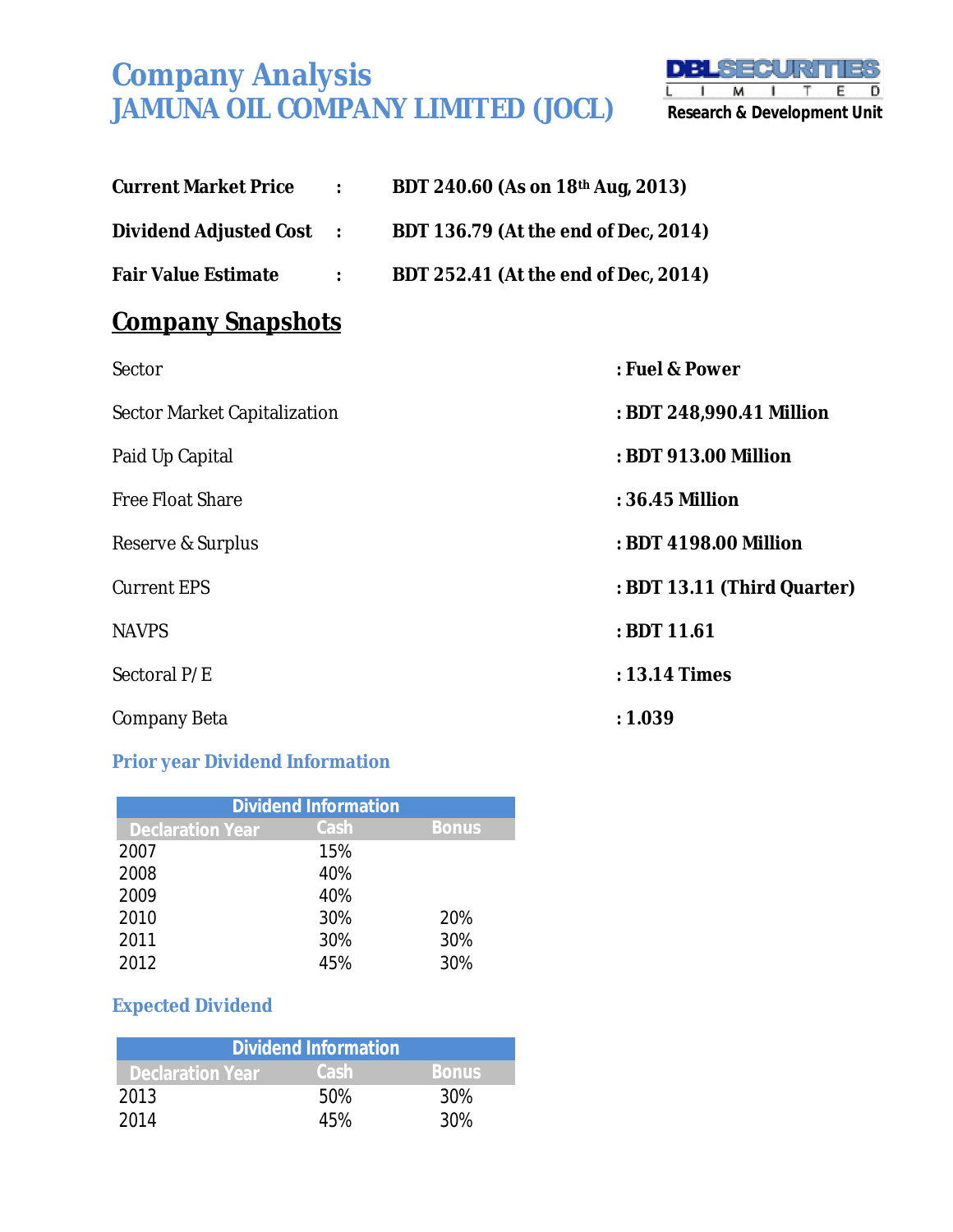

#### **Investment Opportunities:**

#### **Industry Specific**

- 1. Albeit the huge cost involved with liquid fuel based power generation, GoB has no alternative of this because of scarcity of Gas & Coal and for that reason we have experienced massive increases in power generation through oil over the last three years. In particular, because of public sentiment, electricity generation may reach a new high at the end of year 2013 in response to the upcoming election. As such all the oil marketing companies will be benefitted from increased usage of furnace oil and diesel for electricity generation.
- 2. Government increased the commission rates, ranging from 11%-25%, for several categories of products from February 1, 2013. As a result, all the oil market companies are likely to report good top-line and bottom-line numbers in the second half of FY'13. Increase in commission rate for Diesel will have the biggest impact for these companies as Diesel is the major contributor to the top-line numbers.
- 3. Furnace Oil consumption went up from 194,165 MT in FY'10 to 883,735 MT in FY'12. For the current fiscal year, it is projected to be over 1.2 million MT, to be (approximately) equally shared by the three marketing companies.
- 4. The LPG (Liquefied Petroleum Gas) sales will increase as the 100,000 MT capacity of BPC's LPG bottling plant in Mongla will be in operation at the end of year 2014. MJLBD has already setup a bottling plant with capacity of 50,000 MT.

#### Company Specific

- 1. For FY'12, Jamuna Oil handled 32.3% of total petroleum product sale 1,685,286 MT out of total 5,213,646 MT of petroleum products.
- 2. JOCL has the highest lone market share holder of FO marketing, which is 41.4% in last year and this is the 14.1% contributor of its total revenue.
- 3. JOCL has the second highest market share holder of HSD marketing, which is 33.3% in last year and this is the 28.4% contributor of its total revenue.
- 4. The company is also the significant shareholder of 19.1% & 25% respectively for MJL Bangladesh Limited (MJLBL) and Omera Fuels Limited (OFL) where MJLBL is listed with the stock exchange last year. The JOCL has been received good dividend from the MJLDL last year and it will receive the same in current year. OFL will start its venture at the mid of year 2014.
- 5. Huge Cash in hand and Bank balance which earns moderate interest income every year.
- 6. Beside of its own marketing operation, JOCL's subsidiary, MJL Bangladesh, is engaged in blending and marketing of lubricants and greases. MJLBD holds the top market share (more than 30%) in lubricants market and their brand, Mobil, is the most popular brand in the industry. MJLBD achieved 26.7%Revenue growth and 25.2% earnings growth annually over the last four years (2008-2012).
- 7. Jamuna Oil has storage capacity of 132,948 MT located at various depots across the country. The company has already taken initiative to increase the capacity in view of higher demand in the coming years. They have recently bought land at several districts and started setting up fuel storage tanks and reservoirs over there.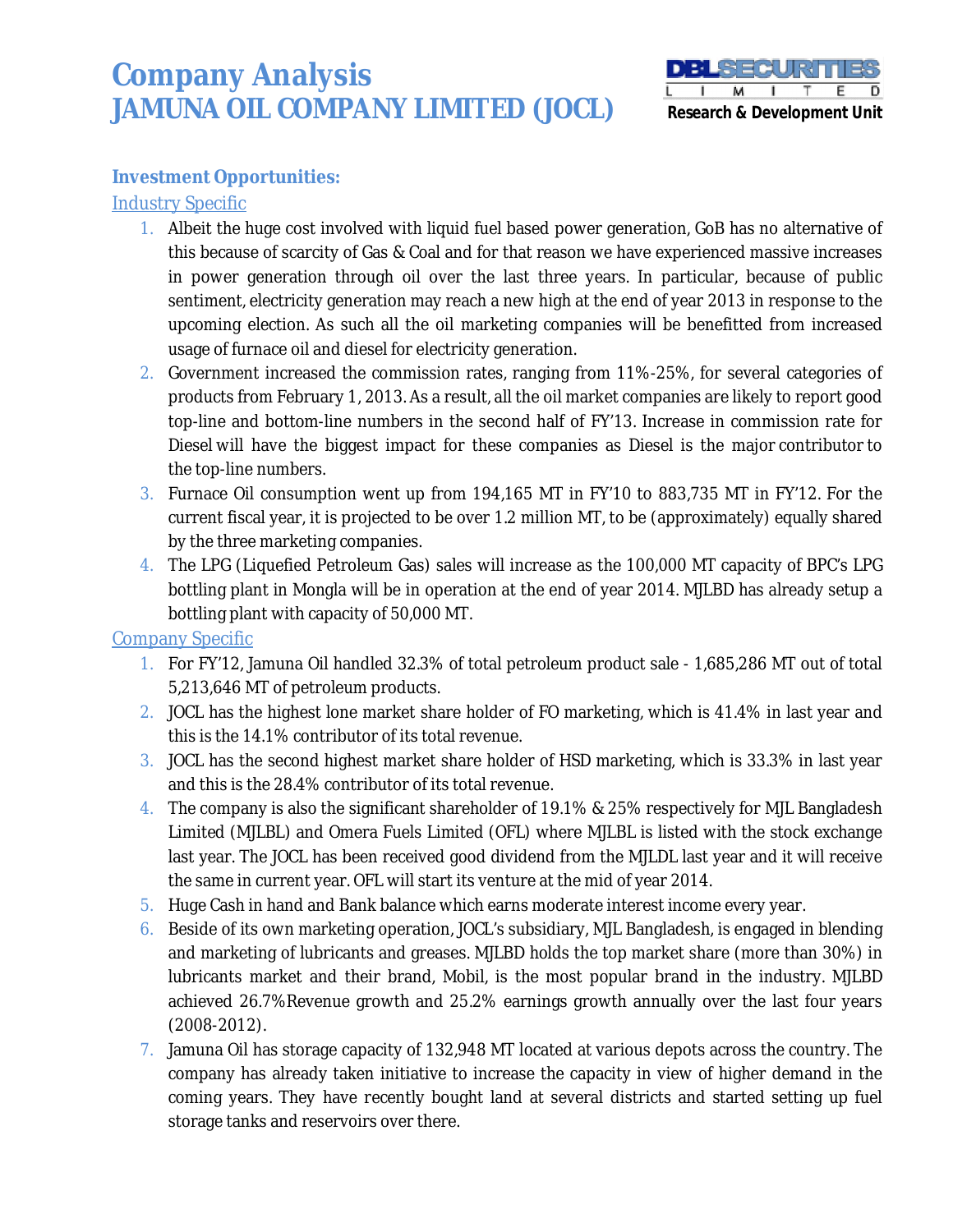

**Investment Threats:**

- 1. The margin of the business is pretty low due to the fact that cost of sales has been historically very high. The company has no control over the price of the petroleum products since the industry is fully regulated and controlled by the GoB.
- 2. Industry's recent growth is driven by its robust sale of FO (Furnace Oil) to quick rental plant but recently GoB has given the approval to import fuel independently by private power producer. So the market share may decrease as this step may remove the monopoly business in importing and distributing oil.
- 3. In the longer run when coal-fired power plants are installed to mass scale, dependence on liquid fuel will become steady and may even post negative growth.
- 4. Bitumen sales may further decrease due to persisting poor infrastructural and real estate activities in the country.
- 5. Because of the lower price, a big number of automobiles converted into CNG-run vehicles and many industries began operating on gas-based captive power plants which may lower the consumption of petroleum products.
- 6. With the increased usage of LPG, the usage of Kerosene will be decreased as a result.

| <b>Net Earnings (BDT Mn)</b> | 2007-08 | 2008-09 | 2009-10 | 2010-11 | 2011-12  |
|------------------------------|---------|---------|---------|---------|----------|
| <b>Major Products</b>        | 392.32  | 392.32  | 517.98  | 780.12  | 1,588.77 |
| <b>HOBC</b>                  | (1.08)  | (1.08)  | 1.33    | 17.21   | 15.594   |
| <b>MS</b>                    | 108.46  | 108.46  | 112.42  | 201.01  | 624.228  |
| <b>SKO</b>                   | 39.37   | 39.37   | 67.18   | 89.42   | 172.994  |
| <b>HSD</b>                   | 214.30  | 214.30  | 277.22  | 364.28  | 515.968  |
| <b>LDO</b>                   |         |         |         | (0.65)  |          |
| <b>FO</b>                    | 29.13   | 29.13   | 57.69   | 105.74  | 255.6    |
| <b>JBO</b>                   | 2.12    | 2.12    | 2.14    | 3.10    | 4.387    |
| <b>Minor Product</b>         | 149.15  | 149.15  | 141.86  | 187.17  | 226.43   |
| Bitumen                      | 142.38  | 142.38  | 134.36  | 176.08  | 5.035    |
| Lubricants & Grease          | 3.39    | 3.39    | 3.75    | 5.54    | 215.437  |
| <b>LPG</b>                   | 3.39    | 3.39    | 3.75    | 5.54    | 5.959    |
| <b>Total</b>                 | 541.47  | 541.47  | 659.84  | 967.29  | 1,815.20 |

#### **Product-wise revenue breakup**

#### **Growth based performance**

| <b>Earnings Growth</b>          | 2007-08 | 2008-09    | 2009-10 | 2010-11 |         | 2011-12 2012-13 (E) 2013-14 (E) |        |
|---------------------------------|---------|------------|---------|---------|---------|---------------------------------|--------|
| <b>Gross Income Growth</b>      | 25.35%  | $-34.55\%$ | 22.30%  | 45.98%  | 88.37%  | $-11.66\%$                      | 49.70% |
| <b>Operating Expense Growth</b> | 2.49%   | 8.67%      | 4.92%   | 28.48%  | 2.43%   | 46.43%                          | 30.62% |
| <b>Operating Profit Growth</b>  | 42.15%  | $-65.89\%$ | 65.28%  | 98.34%  | 152.34% | $-35.07%$                       | 69.20% |
| <b>Net Profit Growth</b>        | 68.92%  | $-18.01\%$ | 34.56%  | 79.85%  | 104.94% | $-6.73%$                        | 17.54% |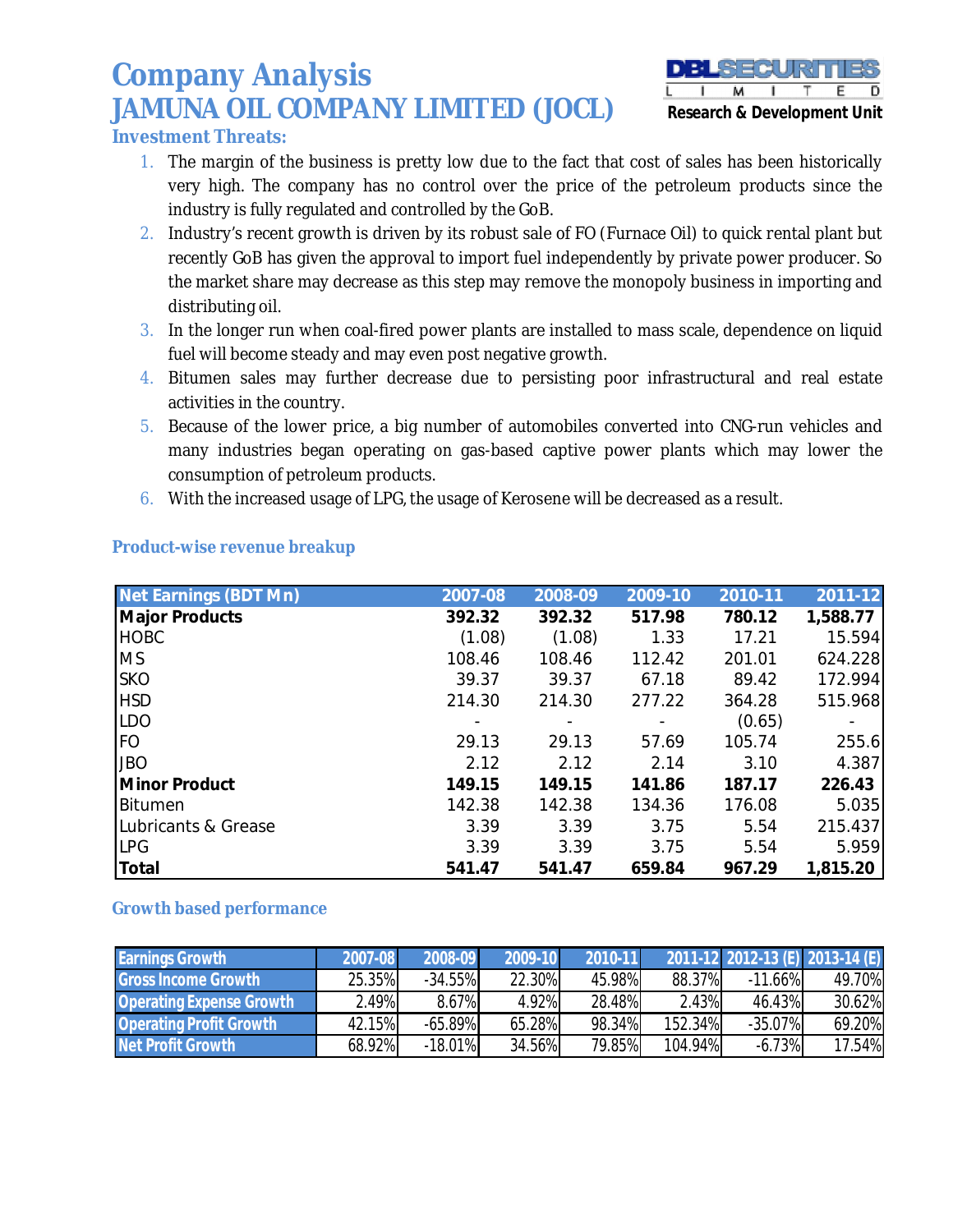

|                                                                  |                                                                       | Jamuna Oil Company Limited                                                                                                                                                                                                     |                                                                                                                                                                                                                                                                                |                                                                                                                                                                                                                                                                                                                                                                                                        |        |         |                                                                                                                                                                                                                             |                                                                                                                                                                                                              |
|------------------------------------------------------------------|-----------------------------------------------------------------------|--------------------------------------------------------------------------------------------------------------------------------------------------------------------------------------------------------------------------------|--------------------------------------------------------------------------------------------------------------------------------------------------------------------------------------------------------------------------------------------------------------------------------|--------------------------------------------------------------------------------------------------------------------------------------------------------------------------------------------------------------------------------------------------------------------------------------------------------------------------------------------------------------------------------------------------------|--------|---------|-----------------------------------------------------------------------------------------------------------------------------------------------------------------------------------------------------------------------------|--------------------------------------------------------------------------------------------------------------------------------------------------------------------------------------------------------------|
|                                                                  | Statement of Comprehensive Income                                     | As at 30 June                                                                                                                                                                                                                  |                                                                                                                                                                                                                                                                                |                                                                                                                                                                                                                                                                                                                                                                                                        |        |         |                                                                                                                                                                                                                             |                                                                                                                                                                                                              |
| Particulars in million tk                                        | 2006-07                                                               | 2007-08                                                                                                                                                                                                                        | 2008-09                                                                                                                                                                                                                                                                        | 2009-1                                                                                                                                                                                                                                                                                                                                                                                                 | 2010-1 | 2011-12 | 2012-13 (E)                                                                                                                                                                                                                 | 2013-14                                                                                                                                                                                                      |
| Earnings on Petroleum Products                                   |                                                                       |                                                                                                                                                                                                                                |                                                                                                                                                                                                                                                                                |                                                                                                                                                                                                                                                                                                                                                                                                        |        |         |                                                                                                                                                                                                                             |                                                                                                                                                                                                              |
| <b>Onther Operating Income</b>                                   | 657.88<br>78.66<br><b>736.55</b>                                      | $24.65$ $24.69$ $25.89$ $25.89$ $26.89$ $27.89$ $27.89$ $27.89$ $27.89$ $27.89$ $27.89$ $27.89$ $27.89$ $27.89$ $27.89$ $27.89$ $27.89$ $27.89$ $27.89$ $27.89$ $27.89$ $27.89$ $27.89$ $27.89$ $27.89$ $27.89$ $27.89$ $27.8$ | $77.7$<br>$40.96$<br>$80.72$<br>$80.73$<br>$80.73$<br>$80.75$<br>$80.75$<br>$80.75$<br>$80.75$<br>$80.75$<br>$80.75$<br>$80.75$<br>$80.75$<br>$80.75$<br>$80.75$<br>$80.75$<br>$80.75$<br>$80.75$<br>$80.75$<br>$80.75$<br>$80.75$<br>$80.75$<br>$80.75$<br>$80.75$<br>$80.75$ | 060.13<br><b>20.83</b><br><b>20.83</b><br><b>20.83</b><br><b>20.83</b><br><b>20.93</b><br><b>20.93</b><br><b>20.93</b><br><b>20.93</b><br><b>20.93</b><br><b>20.93</b><br><b>20.93</b><br><b>20.93</b><br><b>20.94</b><br><b>20.94</b><br><b>20.94</b><br><b>20.94</b><br><b>20.94</b><br><b>20.94</b><br><b>20.94</b><br><b>20.94</b><br><b>20.94</b><br><b>20.94</b><br><b>20.94</b><br><b>20.94</b> |        |         | $1,603.64$ $1,603.64$ $1,792.97$ $1,792.98$ $1,792.89$ $1,792.89$ $1,792.89$ $1,792.89$ $1,792.89$ $1,792.89$ $1,792.89$ $1,792.89$ $1,792.89$ $1,792.89$ $1,792.89$ $1,792.89$ $1,792.89$ $1,792.89$ $1,792.89$ $1,792.89$ | 2,400.61<br>2,724.73<br>2,724.73<br>3,0.62%<br>1,045.84<br>1,500.05<br>1,500.05<br>1,500.99 96.84<br>1,500.05<br>7,40.64<br>1,500.05<br>7,279.32<br>2,279.32<br>2,279.83<br>2,279.83<br>2,279.83<br>2,279.83 |
| <b>Total Income</b>                                              |                                                                       |                                                                                                                                                                                                                                |                                                                                                                                                                                                                                                                                |                                                                                                                                                                                                                                                                                                                                                                                                        |        |         |                                                                                                                                                                                                                             |                                                                                                                                                                                                              |
| Gross Income Growth                                              |                                                                       |                                                                                                                                                                                                                                |                                                                                                                                                                                                                                                                                |                                                                                                                                                                                                                                                                                                                                                                                                        |        |         |                                                                                                                                                                                                                             |                                                                                                                                                                                                              |
|                                                                  |                                                                       |                                                                                                                                                                                                                                |                                                                                                                                                                                                                                                                                |                                                                                                                                                                                                                                                                                                                                                                                                        |        |         |                                                                                                                                                                                                                             |                                                                                                                                                                                                              |
| Operating Expense Growth<br>Total Expenses                       |                                                                       |                                                                                                                                                                                                                                |                                                                                                                                                                                                                                                                                |                                                                                                                                                                                                                                                                                                                                                                                                        |        |         |                                                                                                                                                                                                                             |                                                                                                                                                                                                              |
| Administrative, Selling & Distributive                           |                                                                       |                                                                                                                                                                                                                                |                                                                                                                                                                                                                                                                                |                                                                                                                                                                                                                                                                                                                                                                                                        |        |         |                                                                                                                                                                                                                             |                                                                                                                                                                                                              |
| inancial Expenses                                                | <b>355.52<br/>269.14</b><br>66.48<br>19.90<br><b>181.03</b>           |                                                                                                                                                                                                                                |                                                                                                                                                                                                                                                                                |                                                                                                                                                                                                                                                                                                                                                                                                        |        |         |                                                                                                                                                                                                                             |                                                                                                                                                                                                              |
| <b>Depreciation</b>                                              |                                                                       |                                                                                                                                                                                                                                |                                                                                                                                                                                                                                                                                |                                                                                                                                                                                                                                                                                                                                                                                                        |        |         |                                                                                                                                                                                                                             |                                                                                                                                                                                                              |
| Operating Profit/(Loss)                                          |                                                                       |                                                                                                                                                                                                                                |                                                                                                                                                                                                                                                                                |                                                                                                                                                                                                                                                                                                                                                                                                        |        |         |                                                                                                                                                                                                                             |                                                                                                                                                                                                              |
|                                                                  |                                                                       |                                                                                                                                                                                                                                |                                                                                                                                                                                                                                                                                |                                                                                                                                                                                                                                                                                                                                                                                                        |        |         |                                                                                                                                                                                                                             |                                                                                                                                                                                                              |
| <b>Operating Profit Growth</b><br>Other Income                   | 141.62<br>5 <b>22.65</b><br>78.51<br>79.85<br>19.80<br>19.80<br>19.80 |                                                                                                                                                                                                                                |                                                                                                                                                                                                                                                                                |                                                                                                                                                                                                                                                                                                                                                                                                        |        |         |                                                                                                                                                                                                                             |                                                                                                                                                                                                              |
| <b>Net Profit</b>                                                |                                                                       |                                                                                                                                                                                                                                |                                                                                                                                                                                                                                                                                |                                                                                                                                                                                                                                                                                                                                                                                                        |        |         |                                                                                                                                                                                                                             |                                                                                                                                                                                                              |
| Funds<br>Contribution to Workers' Profit Participation & Welfare |                                                                       |                                                                                                                                                                                                                                |                                                                                                                                                                                                                                                                                |                                                                                                                                                                                                                                                                                                                                                                                                        |        |         |                                                                                                                                                                                                                             |                                                                                                                                                                                                              |
| Profit before Income Tax                                         |                                                                       |                                                                                                                                                                                                                                |                                                                                                                                                                                                                                                                                |                                                                                                                                                                                                                                                                                                                                                                                                        |        |         |                                                                                                                                                                                                                             |                                                                                                                                                                                                              |
| Provision for Income Tax                                         |                                                                       |                                                                                                                                                                                                                                |                                                                                                                                                                                                                                                                                |                                                                                                                                                                                                                                                                                                                                                                                                        |        |         |                                                                                                                                                                                                                             |                                                                                                                                                                                                              |
| Current                                                          |                                                                       |                                                                                                                                                                                                                                |                                                                                                                                                                                                                                                                                |                                                                                                                                                                                                                                                                                                                                                                                                        |        |         |                                                                                                                                                                                                                             |                                                                                                                                                                                                              |
| Deferred                                                         |                                                                       |                                                                                                                                                                                                                                |                                                                                                                                                                                                                                                                                |                                                                                                                                                                                                                                                                                                                                                                                                        |        |         |                                                                                                                                                                                                                             |                                                                                                                                                                                                              |
| Profit after Income Tax                                          |                                                                       |                                                                                                                                                                                                                                |                                                                                                                                                                                                                                                                                |                                                                                                                                                                                                                                                                                                                                                                                                        |        |         |                                                                                                                                                                                                                             |                                                                                                                                                                                                              |
| Net Profit Growth                                                |                                                                       |                                                                                                                                                                                                                                |                                                                                                                                                                                                                                                                                |                                                                                                                                                                                                                                                                                                                                                                                                        |        |         |                                                                                                                                                                                                                             |                                                                                                                                                                                                              |
| Basic EPS                                                        |                                                                       |                                                                                                                                                                                                                                |                                                                                                                                                                                                                                                                                |                                                                                                                                                                                                                                                                                                                                                                                                        |        |         |                                                                                                                                                                                                                             |                                                                                                                                                                                                              |
| Diluted EPS                                                      | $30.27$<br>$6.73$<br>$15 C$                                           |                                                                                                                                                                                                                                |                                                                                                                                                                                                                                                                                |                                                                                                                                                                                                                                                                                                                                                                                                        |        |         |                                                                                                                                                                                                                             |                                                                                                                                                                                                              |
| <b>Dividend</b>                                                  |                                                                       |                                                                                                                                                                                                                                |                                                                                                                                                                                                                                                                                |                                                                                                                                                                                                                                                                                                                                                                                                        |        |         |                                                                                                                                                                                                                             |                                                                                                                                                                                                              |
|                                                                  |                                                                       |                                                                                                                                                                                                                                |                                                                                                                                                                                                                                                                                |                                                                                                                                                                                                                                                                                                                                                                                                        |        |         |                                                                                                                                                                                                                             |                                                                                                                                                                                                              |